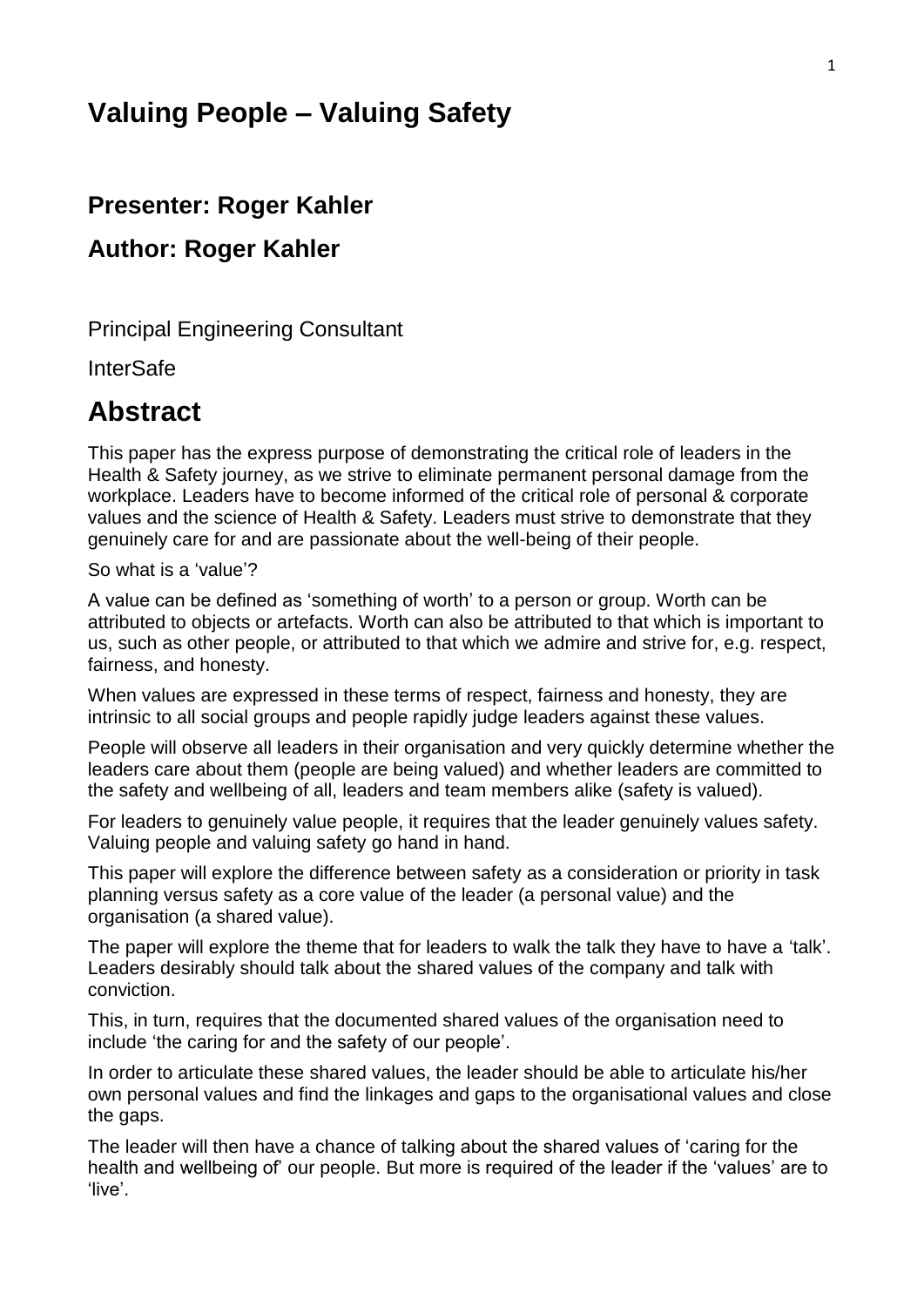Firstly, the leader has to be very knowledgeable and very informed about how people are damaged and what damages them at work.

Secondly, the leader has to then appropriately strategise the successful implementation of relevant critical controls.

If these two things do not occur, then expressions of care and concern for people will be shown to be hollow in the longer term. For example, when a person is seriously injured falling from a poorly designed access system that is known to be poor, the leadership will rapidly be judged as hypocritical (and justifiably so).

Thirdly, when damage occurs there is a unique opportunity to treat people involved in the situation with respect, dignity and care and not judge them inappropriately.

In essence, leaders need to understand their own personal values, be genuine in their concern for people, their welfare and be knowledgeable of what and how people are damaged so that management activity is relevant. Damaging occurrences are unique, though not desirable, opportunities to demonstrate the value of caring.

#### **Introduction:**

The last 30 years of my professional life has been in the world of personal damage. It has been focused strongly on that which produces permanent damage, both fatal and nonfatal. Coming to understand something of the science behind why such damage occurs has been an essential part of the journey. Such understanding allows for increased opportunity on where to focus the intellectual, human and financial resources of a business. Take what might appear to be a simple example, a slip and fall incident. The science shows us a number of things. Firstly the critical interaction of the heel of one's boot with a potentially contaminated surface; secondly, the relationship of such an incident to the pattern of non-fatal permanent damage; thirdly, how to identify those locations with the potential for such an interaction and fourthly, how to identify, implement and maintain effective controls.

Leaders must obtain specific knowledge of the science of personal damage. They must become knowledgeable and then wise in the application of that knowledge. Their role will determine the level of knowledge that they need to develop. This strong scientific approach has to be coupled with passion and caring (loving) leadership, wherein that leader has a clear understanding of his or her own personal values, and the linkages (if any) to the stated corporate values or shared values of the business. The leader has to then live those values in the expression of their behaviours and also in the words they speak.

The 'purpose' or 'Mission' of Health & Safety activity must be to eliminate permanent damage to people. To do otherwise is to mistreat people. The 'Vision' for health and safety activity can be 'Zero Permanent Harm' vs. 'Zero Harm', but it is critical that leaders use that visionary position to motivate, inspire and encourage others whilst they embark upon the journey, or Mission of eliminating permanent damage to people. The Vision must not become a weapon; a tool to beat and denigrate people.

This paper will briefly introduce some aspects of the science of health and safety and then discuss the Values and their linkages to Health and Safety.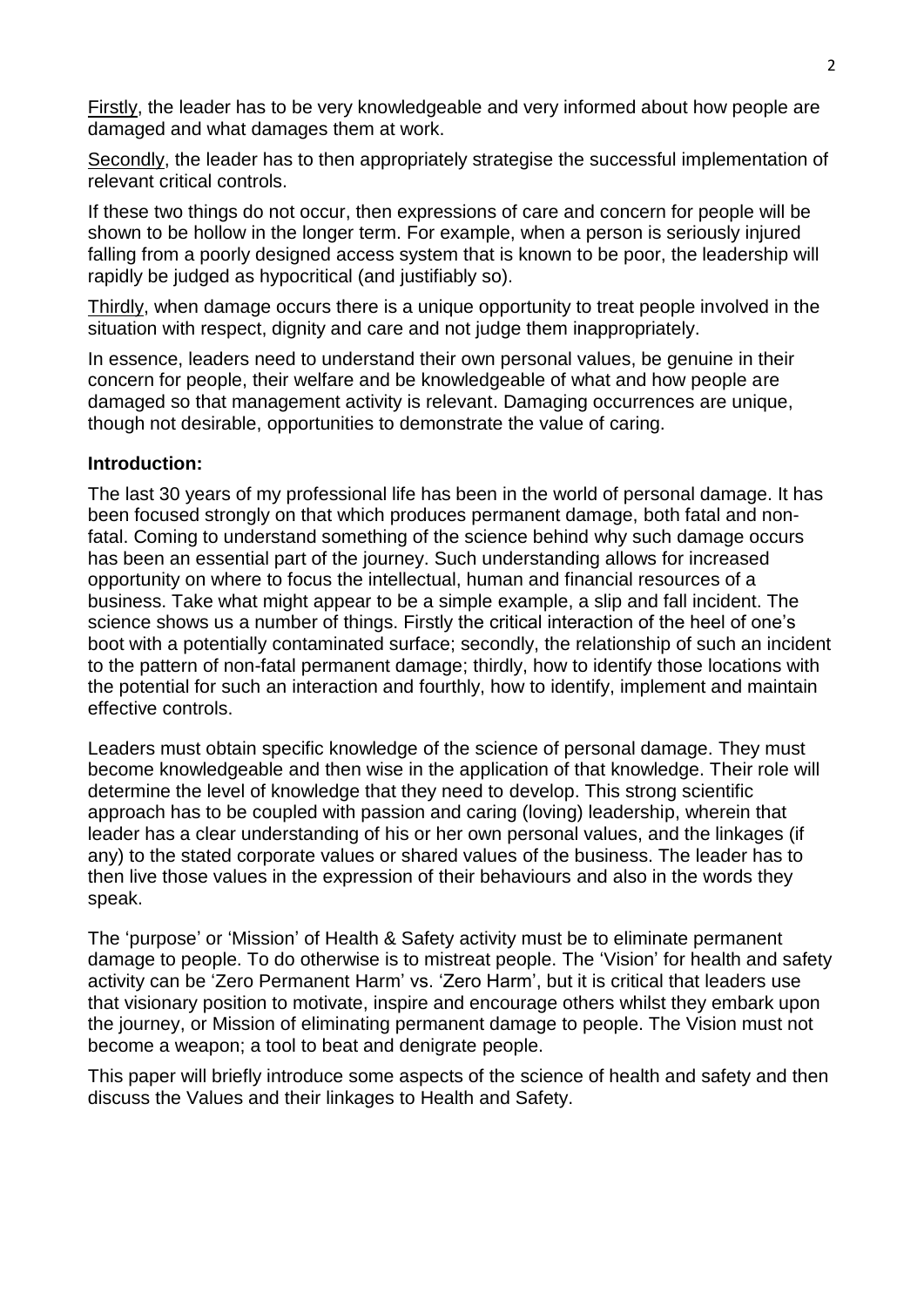## **The Science of Health & Safety**

The Pareto Principle or the 80-20 rule, can be also described as the rule of the critical few. The rule is as equally applicable to the planning of construction, operational and maintenance activity as it is to the world of Health and Safety. It is applicable to the different categories or classes of personal damage.

Class I, damage permanently alters a person's life and includes fatal and non-fatal permanent damage. Non-fatal damage includes an upper level where the person does not return to work and a lower level where the person returns to work in a limited capacity, time or skill.

Class II damage is temporary in nature and the person fully recovers, be it in a day, a week or 6 months e.g. L.T.I

Class III damage inconveniences people and is minor in nature e.g. First Aid treatment.

<span id="page-2-3"></span><span id="page-2-2"></span>There have been four snapshots of the damage to people from work, published by the Industry Commission (1995)<sup>i</sup>, the National Occupational Health and Safety Commission (NOHSC 2004)<sup>ii</sup>, the Australian Safety and Compensation Council (ASCC March 2009)<sup>iii</sup> and Safe Work Australia 2012<sup>iv</sup>. The four studies gave the 'baseline estimates of economic costs' of Class I and Class II damage to people. (ASCC 2009) for the years 1992-93, 2000-01, 2005-06 and 2008-09. NOHSC (2004) also estimated the cost equivalent of 'pain, suffering and early death'.

Table 1 summarises relative costs, in terms of Class I & Class II damage. These assessments do not include pain, suffering and early death. The four snapshots do not address Class III damage because it cannot be quantified at a national level. However, it will involve the largest number of damaged people albeit the least cost.

|                                                                                                        | Without pain, suffering and early death costed |         |         |         |  |
|--------------------------------------------------------------------------------------------------------|------------------------------------------------|---------|---------|---------|--|
|                                                                                                        | 1992-93                                        | 2000-01 | 2005-06 | 2008-09 |  |
| <b>Class I Fatal</b>                                                                                   | 1.5                                            | 3.5     | 3.3     | 5.3     |  |
| <b>Class I Non-fatal</b>                                                                               | 80.5                                           | 88.5    | 88.0    | 85.2    |  |
| <b>Class II</b>                                                                                        | 18.0                                           | 8.0     | 8.7     | 9.5     |  |
| Cost \$ billion                                                                                        | \$20                                           | \$34.3  | \$57.5  | \$60.6  |  |
| 2000-01 Goods and Services Exports \$132.8 billion<br>2008-09 Goods and Services Exports \$198 billion |                                                |         |         |         |  |

<span id="page-2-1"></span>**Table 1 Percent distribution of the quantity of personal damage**

<span id="page-2-0"></span>[Table 2](#page-2-0) summarises the situation for Class I non- fatal damage.

|  |  |  |  | Table 2 - Class I Non-fatal Damage |  |
|--|--|--|--|------------------------------------|--|
|--|--|--|--|------------------------------------|--|

| Year    | No. of<br><b>Traumatic</b><br><b>Fatalities</b><br>per annum | No. of Cases of Non-Fatal<br><b>Permanent Damage</b><br>per annum | <b>Cost of Class I</b><br><b>Non-Fatal</b><br>Damage as a<br>Percentage of<br><b>Total Costs.</b> | Size of<br><b>Australian</b><br><b>Workforce</b><br>(millions) |
|---------|--------------------------------------------------------------|-------------------------------------------------------------------|---------------------------------------------------------------------------------------------------|----------------------------------------------------------------|
| 1992-93 | 693                                                          | 50,018 (137 per day)                                              | 80.5%                                                                                             | 6.56                                                           |
| 2000-01 | 410                                                          | 48,900 per year (134 per day)                                     | 88.5%                                                                                             | 9.09                                                           |
| 2005-06 | 393                                                          | 64,000 per year (175 per day)                                     | 88.0%                                                                                             | 11.2                                                           |
| 2008-09 | 400                                                          | 85,800 per year (235 per day)                                     | 85.1%                                                                                             | 11.93                                                          |

\*Travel to work is included.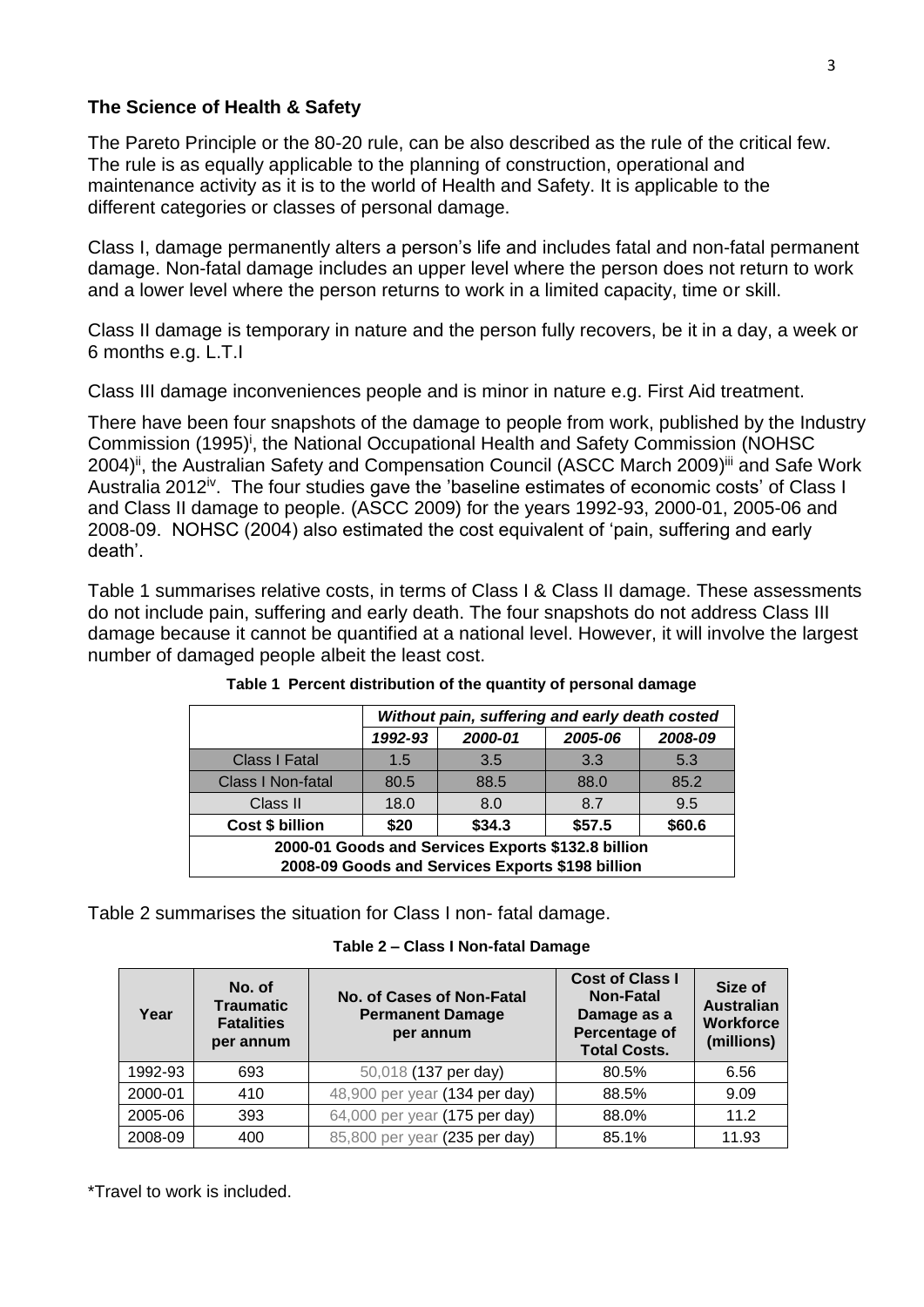In 1992-93 and 2000-01, the Class I Non-fatal figures were 137 and 134 people per day.

Between 2000-01 and 2005-06, the workforce increased by 12% (ASCC<sup>[iii](#page-2-1)</sup>) while the 134 Class I Non-fatal per day increased to 175 people, an increase of 30%.

Between 2005-06 and 2008-09 the Class I Non-fatal increase to 235 people per day (an increase of 34%) while the workforce increased in size by only 7.2%.

Non-fatal permanent damage to people is reshaping their lives (negatively) taking away from those people the dignity of work, causing them to lose the respect of others, and making shipwrecks of families. The cost in every way is born by the individual, the family and the community. The real cost is not born by the employer or the insurer.  $i, ii, iii, v$  $i, ii, iii, v$  $i, ii, iii, v$  $i, ii, iii, v$  $i, ii, iii, v$  $i, ii, iii, v$  $i, ii, iii, v$  $i, ii, iii, v$ 

Non-fatal permanent damage is the Pareto Health & Safety issue, but we must not overlook the much less likely but extremely damaging fatal occurrences which have massive flown on effects.

This information on the size and relative cost of the various classes of damage, needs to set the Mission pathway / the Health and Safety journey i.e. the Elimination of Permanent Damage to People.

Coupled with this understanding of the overall size and cost of personal damage from work, and the relative importance of the different classes of personal damage, leaders must engage frameworks of thinking (models) which are multi-factorial and which use objective language and data to maximise our understanding of historical and future damaging occurrences. Leaders must move away from frameworks of thinking which polarise, isolate, create anger, mistrust and lost opportunities. Their thinking must be objective. An example of objective thinking as applied to a damaging occurrence is as follows. With respect to the attentiveness of a person involved in a serious incident, one could ask, 'What was the person attending to, not attending to at this time, in the incident sequence?', versus 'Why was the person inattentive?' One question utilises the concept of 'divided attention', the other 'inattention'. One line of questioning seeks to understand, whilst the other focuses on an appropriate person. This is just one example.

Finally we must understand that 'what has happened before will happen again.' There are patterns to the three classes of personal damage, and there are significant differences between the patterns of damage. In the world of science, patterns are part of the way in which understanding and relevances are noted. Patterns can be expressed in the form of taxonomies.

For example, you may be familiar with the periodic table in chemistry. It is a taxonomy in which the difference between successive elements in the table is one electron number. Pattern analysis or Taxonomy will tell us that a Pareto issue for Class I non-fatal permanent damage with respect to vehicles in the mining industry is jolt/jar imposed upon a steady state ride vibration. Pattern analysis (taxonomies) will tell us that the Pareto issue for Class I single fatality in the mining industry is heavy vehicles / over edges / embankments. The competent leader will be data driven, Pareto focused and will implement strategies that are about the elimination of Class I damage and the progressive reduction of Class II and III damage. That leader will strive to achieve that end and along the journey will inspire and motivate others towards the Vision of Zero Permanent Harm.

With this very brief introduction, as to criticalness of an appropriate knowledge base, the Author would like to turn your attention to leadership and values.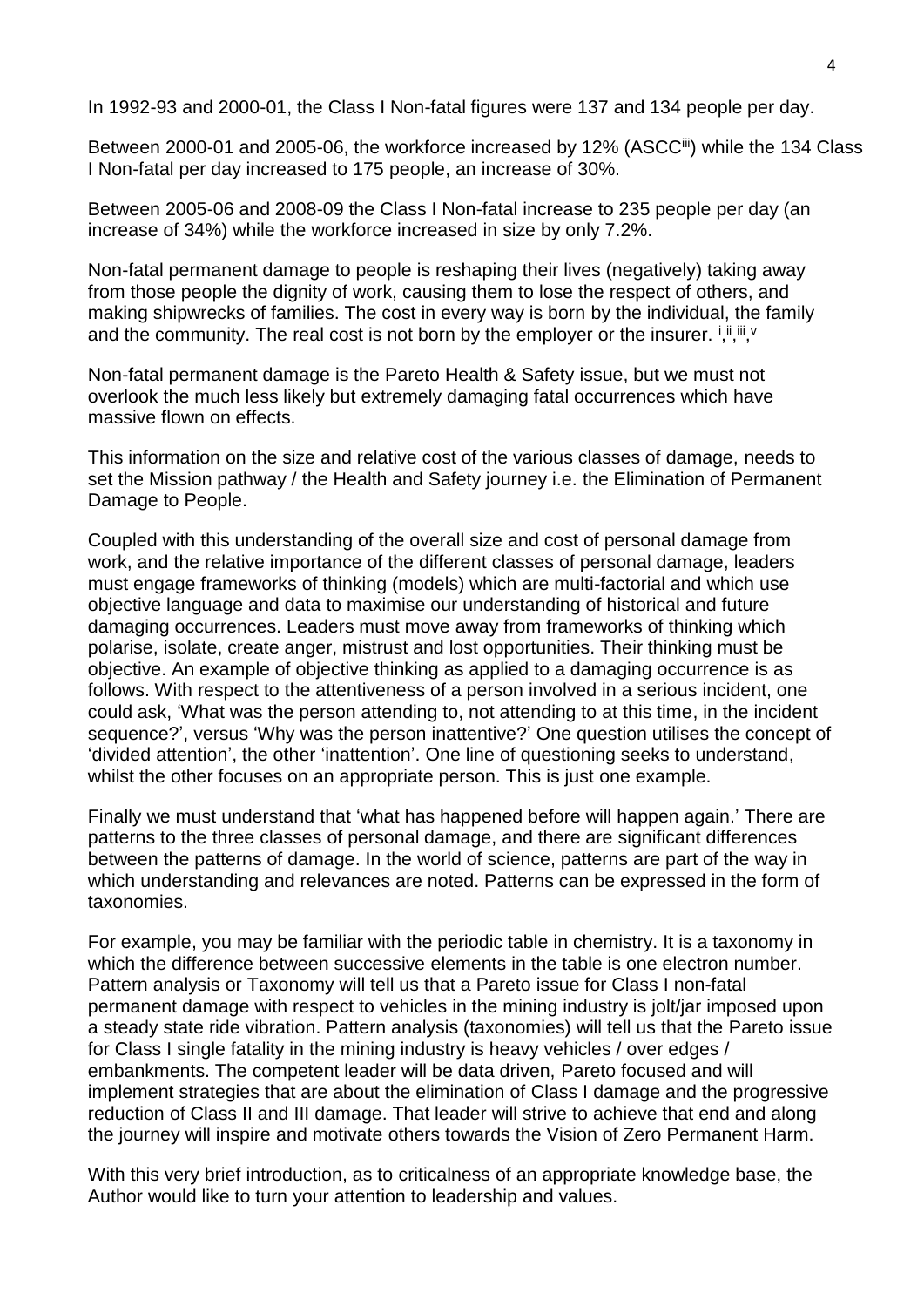#### **Leadership and Values:**

The author has been strongly influenced by a gentleman by the name of Karl Stewart, both through personal interaction and being accountable to him for several years. First let's consider a definition of values. The English language is a wonderful language. Words have different meanings to different people, nuances influence communication. The word 'Value' can be used as an abstract or concrete noun, an adjective in terms of a quality, and a verb in terms of an activity. Therefore with some humility the following discussion is proposed.

Some definitions of a value are:

- 1 That which has worth to a person (e.g. respect) or members of a social group;
- <span id="page-4-0"></span>2 The property assigned to something which makes it desirable, useful of worth and / or of merit.

Using the above definition of 'something of worth to a person or members of a social group', some authors suggest a set a six universal values which are the social construct of all groups of people.<sup>v</sup>

#### CORE, UNIVERSAL VALUES

*This is a set of six 'values' which are essential properties of constructive social relationships. They can be adjectives describing behaviour: loving, trustworthy, dignifying, courageous, honest, fair, or they can be abstract nouns: love, honesty, trust, respect for human dignity, courage, fairness.*

To this list could be added words such as wisdom, generosity, kindness etc. This conversation about values is very open to interpretation and discussion. The author has asked managers in different parts of the world to articulate their personal values. Words such as 'education', 'community' and 'trust' were used, indicating the way in which the concept of Value is discerned differently by different people. Stewart and MacDonald state that 'each of the six core universal values can be thought as being on a continuum from positive to negative.' When a leader's behaviours are observed and a leaders words are listened to, the members of a group will assign a positive or negative assessment to one or more of the values. A leaders behaviours are probably more important than a leader's words, although both are important.

In this model the values are expressed as follows:

| <b>Honest</b>             | <b>Dishonest</b>               |
|---------------------------|--------------------------------|
| Trustworthy               | <b>Untrustworthy</b>           |
| Courageous                | Cowardly                       |
| Respectful/<br>Dignifying | Disrespectful/<br>Undignifying |
| Fair                      | Unfair                         |
| Loving                    | Unloving                       |

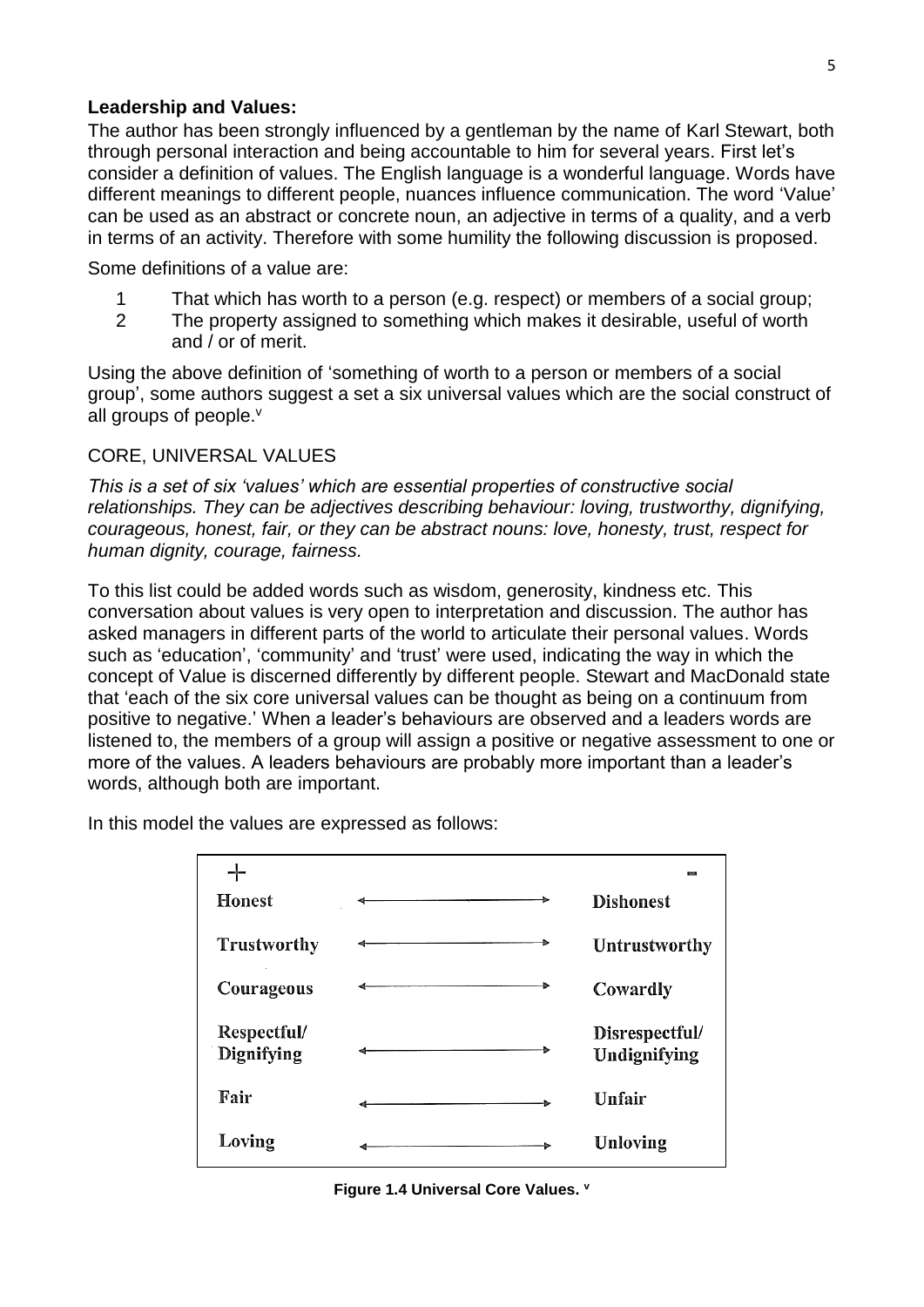When a person observes a leaders behaviour, the leader is judged by the members of a group, against a particular value very, very quickly. For example, a leader's interaction with a team member may result in the team member very quickly arriving at an internalised statement 'That person does not respect me.' (a negative judgement against the value of 'Respect'.) Or 'They do really care about me?' (a positive judgement against the value of 'Love'.)

When the values are judged negatively, there is social disintegration. When the values are judged positively, there is social cohesion. People will pull together, the social energy of a group is harnessed in a common direction.

The following figure shows how a person observes through the 'lens of the logic of their story', when observing the behaviour of others and leaders in particular.



**Figure 2: Interpretation Lens 1.**

However few organisations express their values as succinctly, as honesty, trust, courage, respect (for human dignity) fairness and love, and then apply the continuum thinking. When leaders join an organisation the documented 'values' are often in place. They could be described as the 'Corporate Values' or the 'Shared Values' of the organisation. The leader cannot generally change them, but the leader can test the alignment of these published corporate values to their own values, so that they can give expression to the corporate values. An example of a corporate value, capturing one of the six universal values of honesty is:

<span id="page-5-0"></span>*"We must be honest with our Clients and base project decisions of what is best for the project."vi*

Clarity by a leader of their personal values makes a significant difference, J. Kouzes & Barry Posner, The Leadership Challenge<sup>vii</sup> have found 'the highest levels of commitment' are found where personal values are the clearest. They state,

"*Clarity about personal values was consistently more significant in accounting for positive work place attitudes and level of engagement than clarity around organisational values*."viii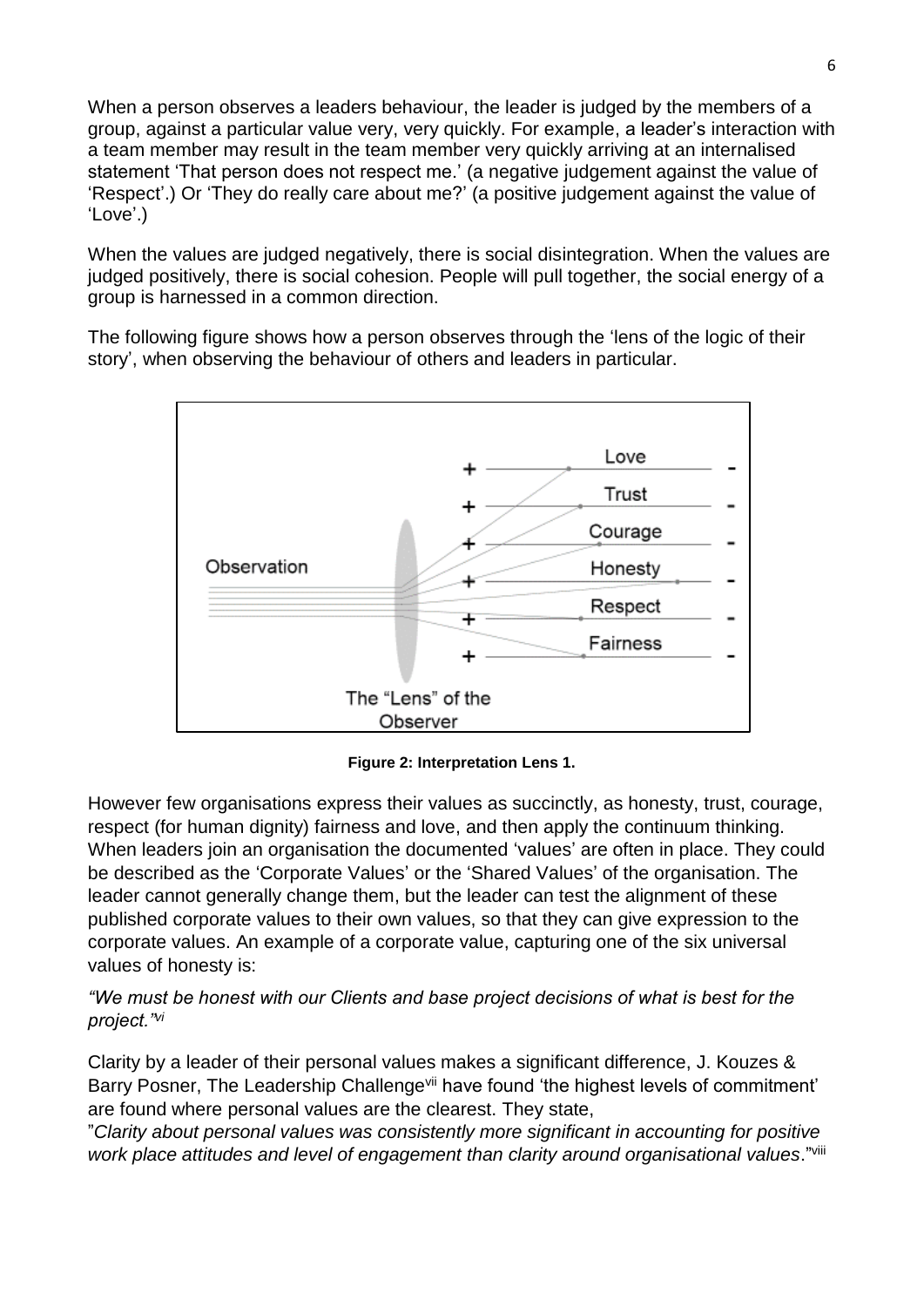In essence it is extremely important for leaders to come to understand their own values, what is important to them and determine whether alignment / misalignment exists with the corporate values. The leader must find clarity with respect to their personal values, examine the corporate values in the light of better understanding their own values and then 'walk the talk'. However, implied in the statement 'walking the talk', is that you have a 'talk' a set of words, a conversation etc.

It is absolutely essential that leaders speak to the values of the business, providing they are sound.

Leaders can seek opportunity in the life of their organisation where they can speak with passion about the corporate values. Such conversations on corporate values can be highly symbolic.

The corporate values must be made to live. Where those values capture statements the leader must be committed to the safety, health and welfare of people, the leader must be firmly committed to the safety of people. To that end, leaders must ensure that they themselves value safety, both personally and corporately. All too often, the corporate or shared values of the business are words on a wall. People rapidly judge inconsistencies between actions and published statements.

## **Valuing Safety / Loving People.**

As much as the words of honesty, courage, respect etc. can be expressed as values, so can the word "safe'. 'Safe' is a value and can be placed on a continuum as follows:

+SAFE…………………………...UNSAFE-

'Safe' is a 'Value'. Determination of 'safe' requires a value judgement. Different people observing / thinking about a situation where there may be potential for damage, arrive at different statements as to the safety or otherwise of the situation. This is a clear example that to judge something as 'safe' requires a value judgement.

Because perception of 'safe' requires a value judgement, a leader should not try to understand a damaging occurrence in terms of safe and unsafe. A value judgement must be assigned to ones observations and this is unscientific. The following figure can illustrate the thought.



**Figure 3: Interpretation Lens 2.**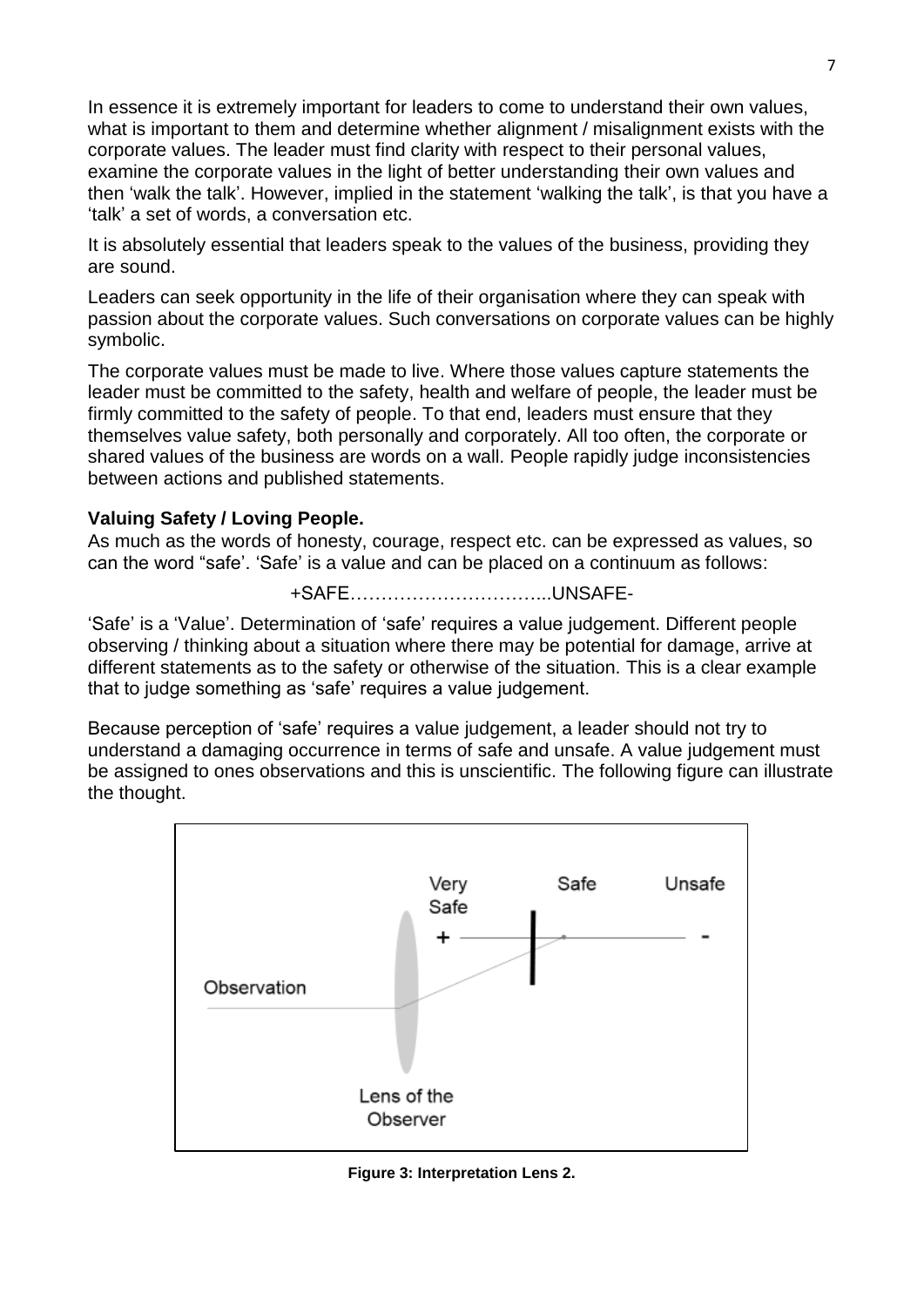Companies often express the value of safety in their published corporate values. An example would be:

"*A belief in working safely and eliminating injuries must pervade everything we do. We are*  committed to safety because it is the right way to work." [vi](#page-5-0) or

*"We value safety above all else."*

In the above corporate value, "Safety" has now been elevated from a consideration during task planning to a Value. Values exist to help a group of people define the way they will behave and reflect their individual and leaders behaviours against the values.

The following figure is an attempt to represent how the shared or corporate values define the boundaries to the way organisations behave. While the strategic pathway may alter, the corporate values do not. Therefore, if 'safety' is a corporate value and defines the way in which work is done, you must first establish for yourself, 'do you as a leader value safety?' Or do you give mental and physical expression to it, because not to, will cause social disruption?



**Figure 4: The Strategic Pathway Model.**

There are acid tests that you can apply. What you really value can be reflected in how you behave when no one is watching, John Wooden states:

*'That the true test of a person's character is what they do when no one is watching.'*

This quote describes a person's 'behaviour' and this is an important observation.

Therefore one could propose that the true expression of your values, is what you do when no one is watching. If this was to be applied to the value of 'safe', then you could ask yourself a range of questions and reflect upon your own behaviours.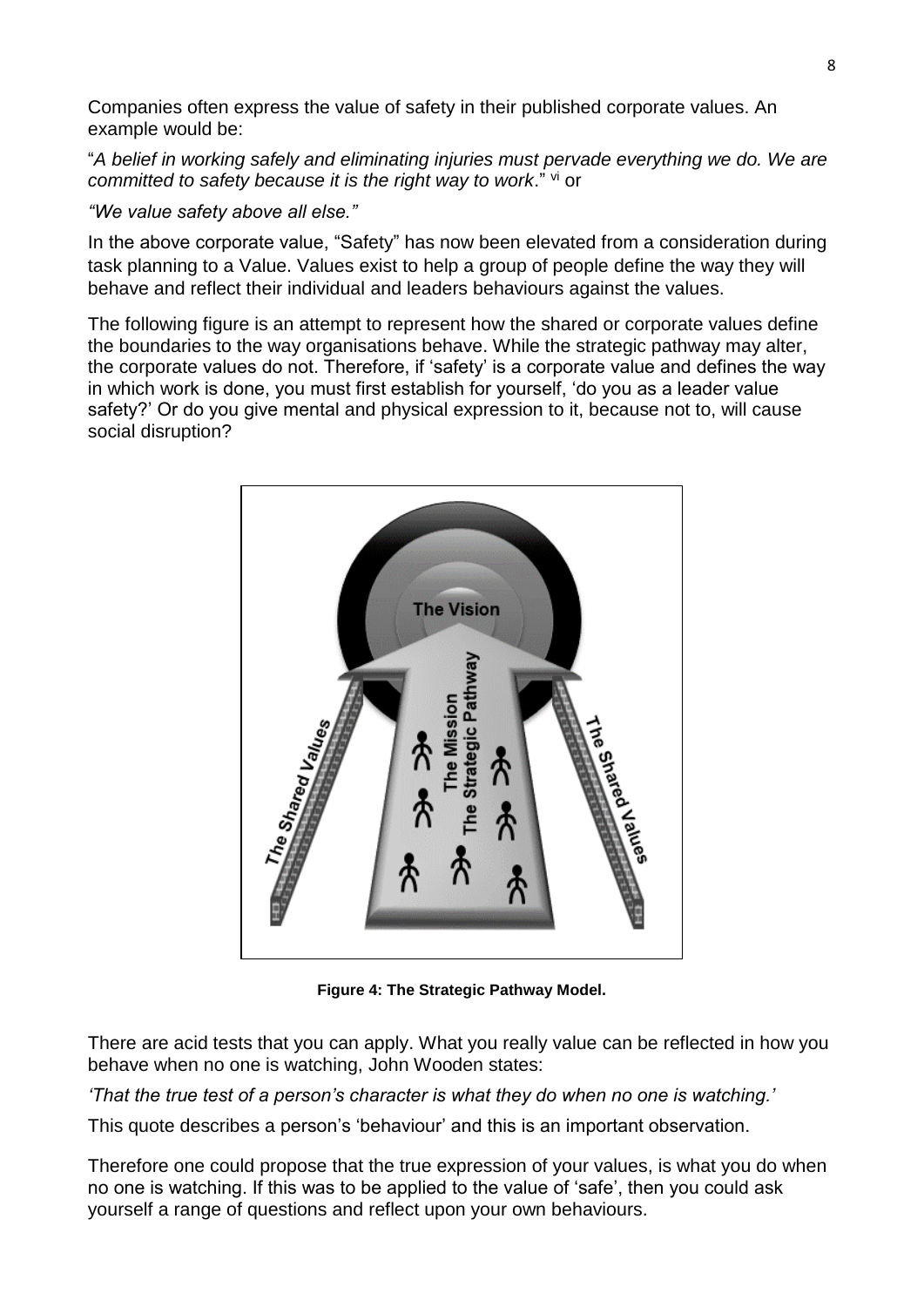For example:

- Have you equipped your home with smoke detectors?
- Do you respond to low underfoot friction surfaces by modifying the surfaces in your home environment?
- Do you drive and use a mobile phone at the same time?
- Do you ensure that there is earth leakage protection to all portable electrical appliances in your home & environment?

As leaders, you can establish your own question relevant to your own situation.

As a leader, safety must become a personal value if it is to become a living corporate value. The positive or negative assessment of the shared values by the members of the group will determine the group's culture, because culture can be defined as the "shared values, beliefs and behaviours of the organisations members."

It is the author's opinion that valuing safety is not independent of valuing people, and to value people is to love them. In Australian industry 'care' is a more socially acceptable word than love, but 'care' is not strong enough. Some would say that the difference between care and love is passion. But I think there is even more to 'loving' people than care & passion.

The following definition of leadership by Karl Stewart expresses one of the very strong qualities of love and that is to be "in service of others". He writes.

"*The leader is seen as member 'of the tribe' by his or her subordinates, a person whose behaviour will always be in the best interests of all the people of the tribe, a person on whom they can rely, always. Why would you not follow such a leader?"*

In essence, for leaders to value people, is to love them and be genuinely concerned about their well-being, and hence their safety. To value team members' safety, the leader must be knowledgeable about which Class of damage must focus their attention.

## **When it all goes wrong.**

When Class I damage occurs, both fatal and non-fatal, leadership is presented with a unique opportunity. There is opportunity to demonstrate behaviours such that the affected people and all members of the group, positively assess the values of respect, and love. Class I damaging occurrences are a unique opportunity for leaders to couple sound science with the shared values of the business and create an increasingly positive culture.

## **Conclusion.**

In conclusion, leaders have a tremendous challenge before them. They are being asked to be knowledgeable and wise with respect to the science of Health & Safety. They are being asked to reflect upon their own personal values and test the alignment to the corporate values. They are being asked to demonstrate leadership behaviours which will be assessed positively against the corporate values, by the members of the organisation. They are being asked to speak to the corporate values with conviction and passion.

However, leaders are human and they will fail from time to time. Failure provides a learning opportunity. Repeated failures may go to the issue of competency in the role. Regardless, leaders must forgive themselves and must forgive others when they fail. This will give the above collection of thoughts opportunity to take hold in the life of an organisation.